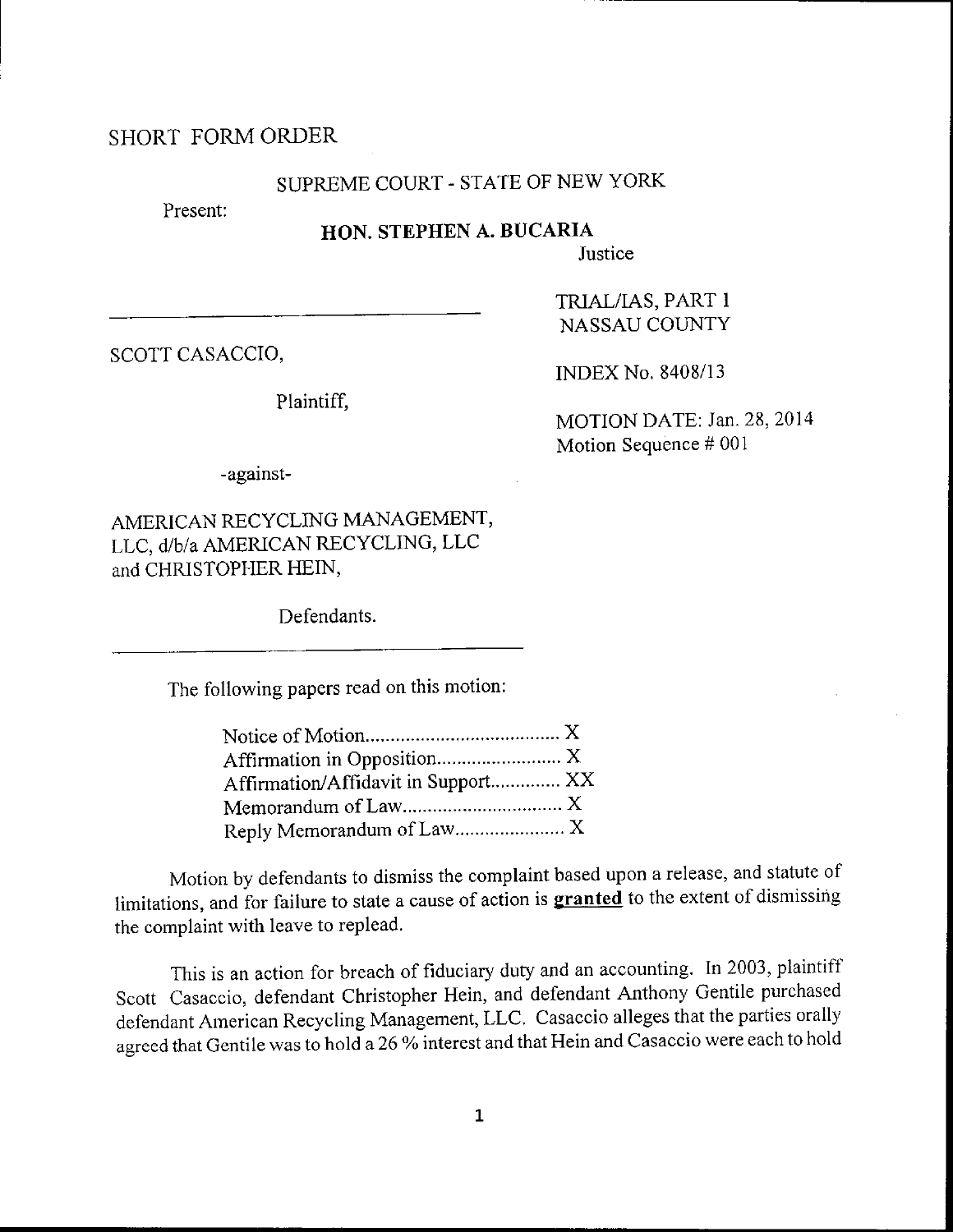a 37 % interest in the limited liability company. Casaccio alleges that Hein and Gentile managed the recycling business, while Casaccio was a "silent partner."

During 2004, Casaccio and Hein began a new venture, where they solicited approximately \$1.4 million from investors in order to lend money to debtors whose homes were in foreclosure. Casaccio alleges that, after the housing market crashed in 2007, he and Hein, agreed to repay the investors in the real estate venture from their shares of the profits ofthe recycling company. Casaccio alleges that Hein failed to repay the real estate investors as promised and Hein has failed to account to Cassacio for the earnings of the recycling business since 2008. Casaccio issued a release in favor of Hein and a separate release in favor of American Recycling Management, LLC and its subsidiaries and afhliates on December 26, 2012. This action was commenced by filing of a summons with notice on July 12,2013. The summons named Casaccio's father, Anthony Casaccio, as the plaintiff. However, the complaint is brought in the name of plaintiff Scott Casaccio. In the complaint, Casaccio asserts claims for inspection of the books and records of the recycling company pursuant to Limited Liability Company Law \$ I 102, breach of fiduciary duty, conversion, and an accounting.

Defendants move to dismiss the complaint based upon the releases, statute of limitations, and for failure to state a cause of action.

CPLR 305 [c] provides that the court at any time in its discretion, and upon such terms as it deems just, may allow any summons to be amended, if a substantial right of a party against whom the summons issued is not prejudiced. The court determines that there was no prejudice in the summons inadvertently being issued in the name of plaintiff's father as opposed to the plaintiff. Accordingly, the court will deem the summons and amended summons to have been served in the name of plaintiff Scott Casaccio.

"[C]ourts are generally loath to intercede in squabbles between partners that result in piece-meal adjudications, preferring that partners either settle their own differences amicably or dissolve and finally conclude their affairs by a full accounting" (Gramercy Equities Corp. v Dumont, 72 NY2d 560,564-65 [1988]). The same reluctance to intercede absent dissolution applies to disputes between members of a limited liability company. As noted, the complaint does not contain a cause of action for dissolution of Arnerican Recycling Management, LLC.

A release is binding as between partners and as between members of a limited liability company (Kamerman v Curtis, 285 NY 221 [1941]). Plaintiff has released defendants with